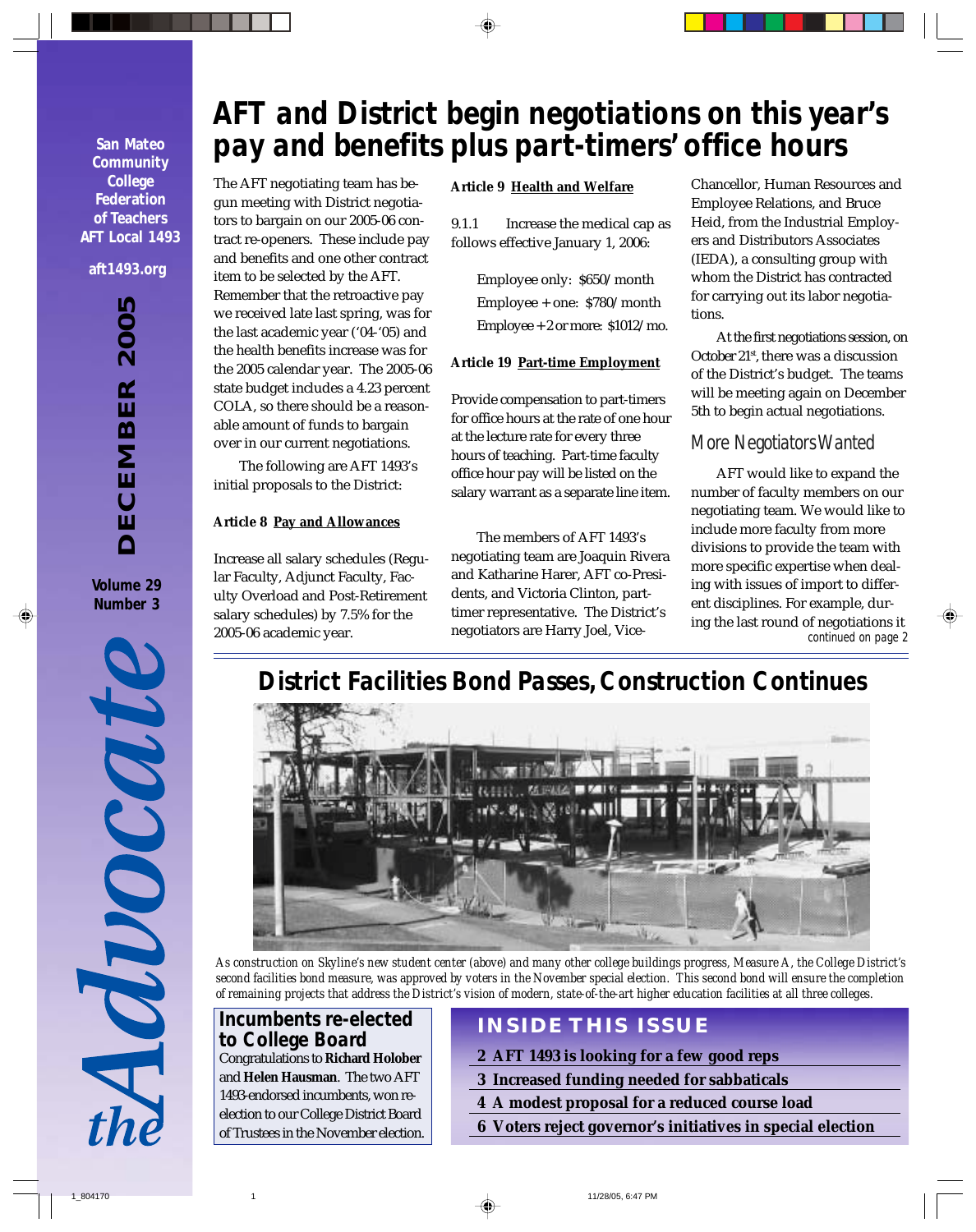LQ *DECEMBER 2005* 200 **DECEMBER**  **San Mateo Community College Federation of Teachers AFT Local 1493, AFL-CIO** 1700 W. Hillsdale Blvd. San Mateo, CA 94402 (650) 574-6491 aft1493.org

**Editor** Eric Brenner, Skyline, x4177

**Editorial Board** Eric Brenner, Skyline, x4177 Dan Kaplan, x6491

**Co-Presidents**

Katharine Harer, Skyline, x4412 Joaquin Rivera, Skyline, x4159

**Vice President** Ernie Rodriguez, CSM, x6640

**Secretary** Kathleen Feinblum, Skyline, x4477

**Treasurer** Dave Danielson, CSM, x6376

#### **Chapter Chairs**

Chip Chandler, Skyline, x4286 Rick Hough, Skyline, x4193 Teeka James, CSM, x6390 Yaping Li, CSM, x6338

#### **Executive Committee Reps.**

Nina Floro, Skyline, x4414 Anne Nicholls, Cañada, x3293 Karen Olesen, Cañada, x3415 John Searle, CSM, x6607 Suzanne Russell, CSM, x6363

#### **Part-timers Reps.**

Victoria Clinton, Cañada, x3392 Sandi Raeber, CSM, x6665

**Chief Grievance Officer** John Kirk, CSM, x6386

**Executive Secretary** Dan Kaplan, x6491 kaplan@smccd.net



## *AFT members needed to fill new Division, Department and Building Rep positions*

Over the last semester AFT 1493 has been going through an internal review of our past practices. This review has led to the creation of a new AFT workplan for the next two years. One of the most important things to come out of this discussion is a renewed focus on improving our communication with all faculty in the District in a variety of ways.

In particular, AFT wants to create what we are calling Division or Department Reps in all of the different divisions at each of the three colleges. Whenever a division or department meeting takes place, we would like the Division or Department Rep to share news from the AFT and to provide an opportunity for faculty to communicate with the AFT leadership via their Rep.

The Division or Department Reps could obtain information to be shared by attending the monthly AFT Executive Committee/General Membership meetings that take place on a rotating basis on all three of the campuses in the District. Alternatively, a Division or Department Rep

#### *Join the AFT negotiating team continued from page 1*

proved invaluable to bring in members of the Counseling Division when we were dealing with issues related to Counseling in particular. When the difficult issue of load comes up again, it will be important to have as many disciplines as possible represented at the negotiating table.

If you are interested in getting involved in the negotiations process, either to work on a specific issue or on an ongoing basis, please call the AFT office (574-6491) or send us an email (kaplan@smccd.net). The CFT offers excellent workshops designed to help new negotiators acquire skills and Local 1493 would pay the costs required for you to take this training.  $\square$ 

could have regular conversations with a member of the AFT Executive Committee.

AFT is also interested in creating a network for communication among faculty members whose offices are in the same building. We would like to put together a group of what we are calling Building Captains in each of the faculty office buildings at each college. These Building Captains would work closely with the Chapter Co-Chairs on each of the campuses. They would help to distribute information in a timely manner to faculty on issues of concern: negotiation updates, issues being discussed in the California legislature, CFT and AFT current events, etc. The Building Captain would also be a person with whom faculty could share concerns and offer feedback to the AFT.

The creation of both Division/ Department and Building Reps is intended to be a medium for twoway communication between AFT and the faculty that it represents. As mentioned in the negotiations update article (see page 1), the AFT would also like to expand the number of members on our negotiating committee.

Please give serious consideration to stepping forward to become a new AFT Division or Department Rep or Building Captain. If you decide not to serve or to simply sit back and wait for someone else to volunteer, then it just might happen that your Division or Department or Building will end up with no representation at all! And that does not serve the best interests of either faculty or the AFT.

To discuss your participation in any of the above activities, please call the AFT office (574-6491) or send us an email (*kaplan@smccd.net*). Don't delay. Do it today!  $\square$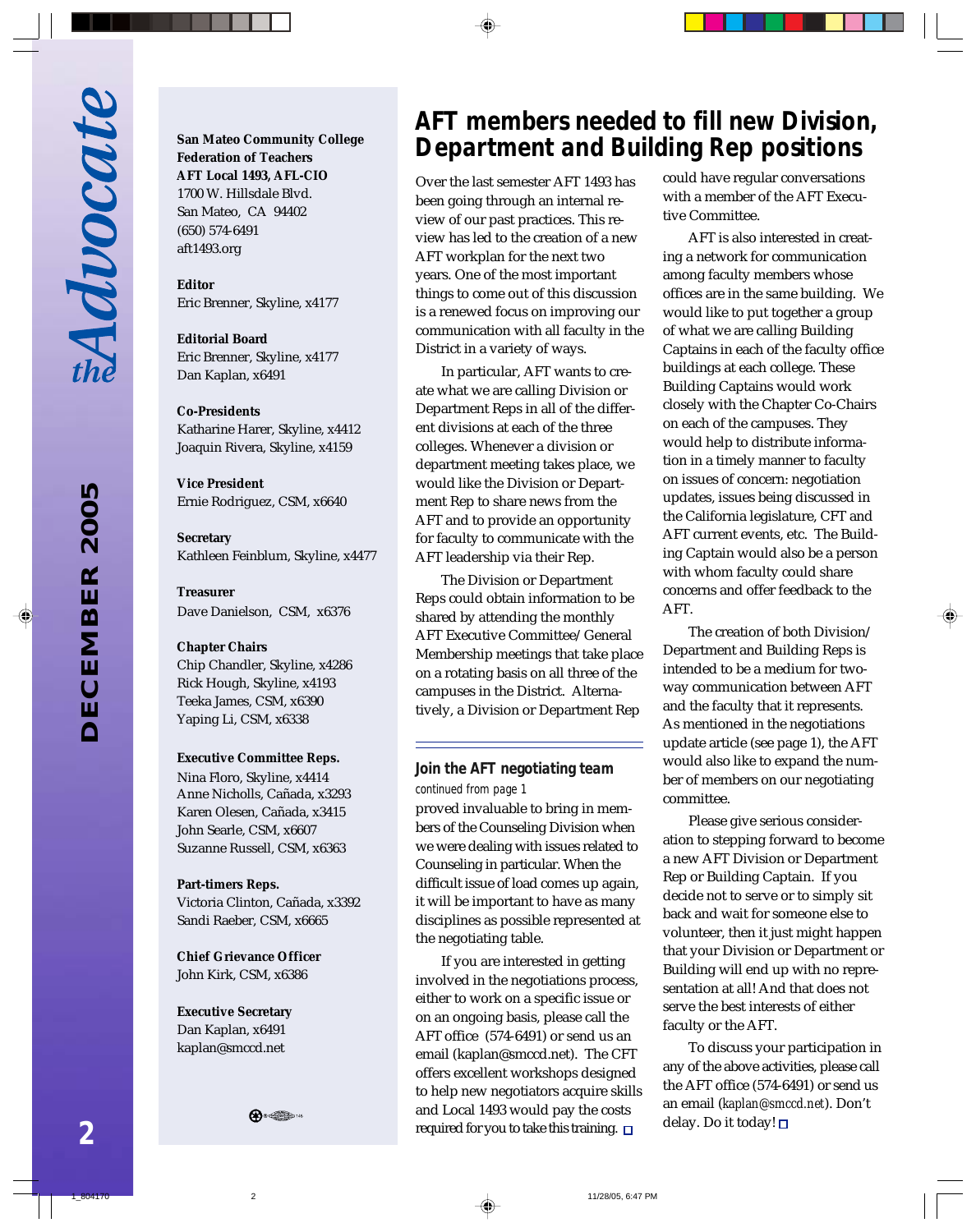*3*

# *Increased funding needed for sabbaticals and long-term professional development*

*by Linda Vogel, Skyline Professional Development Committee Member*

A sabbatical is a period of time (usually one semester) when a faculty member is not teaching, but concentrating on his/her own education or research. The assumption is that a professor is renewed and reenergized after having the time to work on a project, and students, in the end, will benefit. How valid is this assumption?

Having had a sabbatical last semester, when I went to Mexico and Costa Rica to study deforestation and to research the lives of Karen Mogensen and Nils Wessberg who started the park system in Costa Rica, I have to say the sabbatical was all I hoped for. I had time to research, to read many books which enabled me to develop a new theme on environmentalism for my English classes as well as to take a screen writing class. While the payoff is not exactly quantifiable in negotiation language, the benefits were real and immediate for my students and myself. It is imperative that we continue to give professors an opportunity to take sabbaticals to continue research.

#### **Inadequate funding for worthy proposals**

But now, as I sit on the Professional Development Committee, I see firsthand the financial problems we are facing as we look at the applications for short-term and long-term professional development and sabbaticals. The source of funding for sabbaticals is too limited for the number of worthy applications being submitted.

Contract language for funding of professional development states that: "The level of funding will be 1 % of the District budget for regular academic and third-and fourth-year

tenure track academic employees of the unit plus \$50,000 from a combination of Partnership for Excellence and Faculty Development funds, to the extent those funds are available, for extended leaves." For a couple of years, there was enough carryover so that the committees could fund sabbaticals and other leaves at a relatively reasonable level. Now there is no carryover. Additionally, all costs for funding—study, travel, room and board—have increased since 2001.

#### **Our District's sabbatical funding is less than most other districts**

Most other districts fund sabbaticals at a higher level than our district. For example, City College of San Francisco funds sabbatical leaves so that

four percent (4%) of their total fulltime faculty will be on sabbatical leave each semester, while College of Marin provides sabbatical funding for five percent (5%) of their full-time faculty per year.

It's one thing to say you have sabbaticals, but quite another to actually fund them.

#### **Sabbatical proposals due on February 1, 2006**

On February 1st, 2006, applications for sabbatical proposals will be due. Applications are available on the AFT website (*aft1493.org*). We on the Professional Development Committee encourage all who are interested to apply. We also hope that the District will contribute funding that is adequate to meet faculty needs.  $\square$ 

## *A poet's sabbatical*



*Skyline English professor Katharine Harer spent the month of October pursuing her sabbatical project, a poet's pilgrimage to Neruda's Chile. In the photo above, Katharine is standing on the path in front of* La Chascona*, Chilean poet Pablo Neruda's house in Santiago, Chile.*

Advocat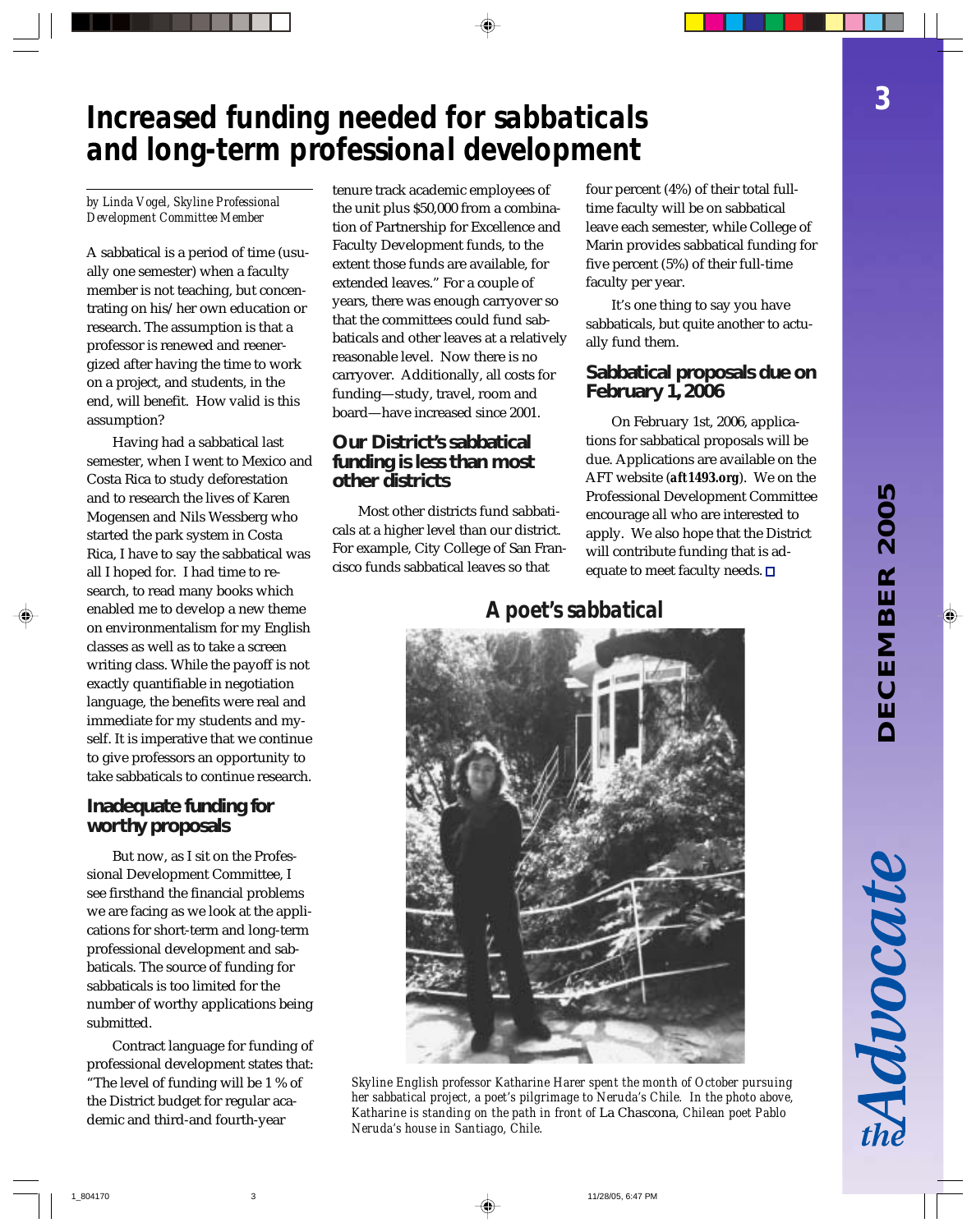## *All the live long day: A modest proposal for a reduced course load*

*By Teeka James, CSM Chapter Co-Chair*

*The fight is never about grapes or lettuce. It is always about people.* ~Cesar Chavez

#### *The situation: Up a creek*

Confession: I can't get my work done. I don't have enough hours in the day. I know you don't either, but maybe you handle it better *Teeka James and son, Marco* than I do. Maybe I'm a com-



plainer. Maybe I'm incompetent, lazy, jaded. Maybe I have a poor work ethic. Maybe I'm selfish.

Maybe. But maybe not.

Here's the beginning: I walk into a learning skills lab on my campus a few weeks ago. Sitting there are two of my colleagues, working on our department's position request. They look at me and say: "City College is hiring; we're applying. They pay for committee work." I walked across campus to my office, and then back to ask if they had been serious; were they really going to jump ship? I was almost in tears. These two could be considered the heart of my department, the shakers of the movers. How could they leave?

Well, as the world turns, they weren't all that serious, but they were all that frustrated. "No worries, Teeka," they said. "We're not leaving (at least not yet). But, morale is low and sinking."

The usual slogan is that we're overworked and underpaid, and while the two are inextricably linked, we seem to always focus on the pay part. What about the overworked part? Somewhere ahead, or perhaps underfoot, is a line we won't be able to cross, a threshold over which we will not be able to jump, crawl, or carry ourselves. We will have become saturated with work, and no amount of money will be incentive enough for even the youngest of us to take on more.

Our days are fragmented and our energy diluted by duties of teaching, grading, conferring with students, committee work, tenure and peer evaluation, SLOs, position requests, equipment requests, course outline updates, program review, telephone trainings, commuting. It's no wonder we've no energy. I am overwhelmed, and most colleagues I ask say they are too. I don't want to not pull my weight, but who gets the short end of the stick? First me, second my students, third my family. All the people who this job is really all about are the "items" that get shoved to the end of the list as I carve out time to do book orders for next semester, bang my head on the desk trying to understand the course outline form, read five and delete ten email messages about the incessant beeping of the fire alarm and the tenth truck to roll in with concrete, and take yet another Advil to sooth yet another tension headache. There is no remedy on the horizon. Money for rejuvenating conferences is so limited that for most of us if the conference requires a plane trip or a hotel stay, we can't attend it.

The pattern is we get tenure $^{\scriptscriptstyle 1}$  and then work like hell— "balls out" as one colleague vividly describes it—till we burn out. We stop participating in the process, let younger/ newer faculty take on the burden of department, division, and college business, and lo and behold, our inaction creates more work for colleagues. If we don't burn out, it's because we've figured out individually how to craft a manageable load: we bank units and take time off, we do special projects that provide release time, or we go on reduced loads, stop participating, and coast. These strategies work for a few—and it's fabulous that we have these short-term, load-reducing options—but they place undo burden on others who then have to pick up the slack.

#### *The first step: Community*

Here's the middle: So, long story short, I'm in a state, as my grandmother would have said. My dear friends and workmates have lightheartedly threatened to bail, and the special election is a week away. I've spent six hours in meetings unrelated to my students over the previous ten days, I've been getting ten if not seventy-five urgent email pleas a day to save California from the Gubernator, and I have papers up the wazoo to grade with only one unscheduled hour in sight for over a week.<sup>2</sup> So, I drag myself to Cañada College for another non-teaching obligation, an AFT 1493 General Membership meeting. I walk in late, just in time for campus reports. (I couldn't understand the maze that is construction there. I parked spitting distance from the building I needed to go to, but then walked for fifteen minutes [fifteen minutes = one paper graded] around thirty leagues of chain link fencing to actually reach the building. My bad, but geez!) It's my turn. I'm in a state, remember. Out spills everything: the commute, the election, the calls from colleagues who don't want to pay more for union protection, my papers. "I can't do this anymore," I tell them.

I'm ashamed to say that what followed surprised me. I saw my fellow unionists looking at me, and then heard

<sup>1</sup> And worse, most of us are contingent workers. I should be lucky to have my problems.

<sup>2</sup> Yeah, yeah, work at night. Most nights I fall asleep putting my fiveyear-old son to bed. Weekends? I'm a mom before anything, 24/2.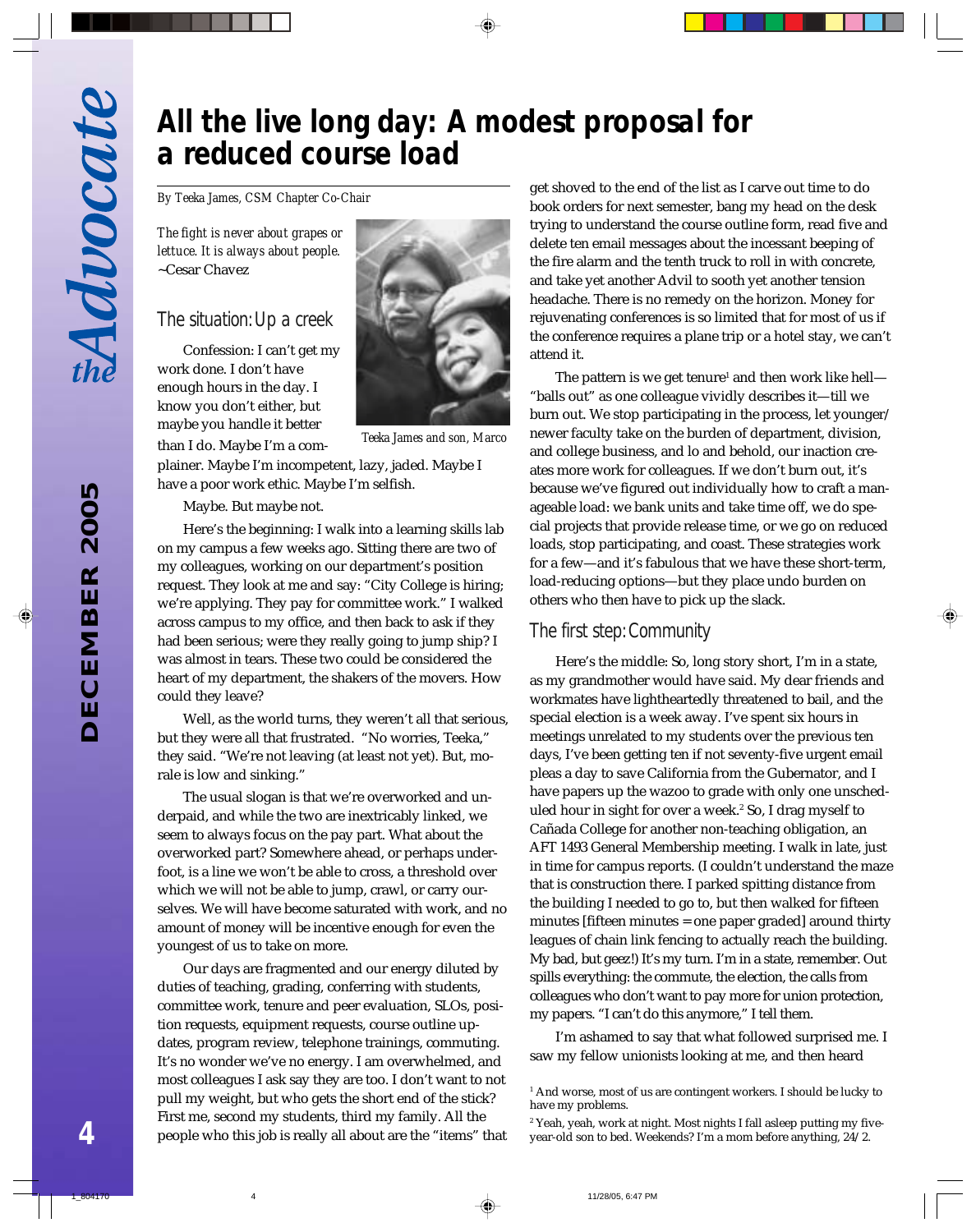Advocate

them say, "Oh, sweetheart. How can we help you?" And I got support: my colleagues said they were feeling it too; they too were feeling overwhelmed, exhausted, without compass in the face of the machinations of teaching and not teaching. They too were scared about the election, sick about the war, late with their students' work. I had felt that the meeting with my teachers union would send me over the edge that day, but instead, it enabled me to step back from the edge. I inadvertently asked for help and found twelve hands outstretched. And it wasn't just empathy, though that's always helpful, too. It was real help, colleagues offering not only words but deeds, saying, "I can distribute those flyers" and "Refer those calls to me," friends sharing my burden, redistributing the load.

Last month, Studs Terkel, the Pulitzer Prize-winning oral historian, writer, and activist, contributed a piece to National

Public Radio's somewhat hokey weekly feature, "This I Believe," a series that asks contributors to write an essay crystallizing a belief that focuses their lives and energy. The 1930s was Terkel's defining decade. In his essay he describes witnessing the traumatic eviction of a family from their home: "on the sidewalks pots and pans and bedsteads



and mattresses…. an individual *Studs Terkel*

cry of despair, multiplied by millions." At the end of the day, before night fell, however, community members arrived, held out their hands, helped the family back into the apartment, and turned on the gas, water, and electricity. The neighborhood rallied, confronting the inequities of poverty with activism. "Einstein once observed," Terkel reflects, "that Westerners have a feeling the individual loses his freedom if he joins, say, a union or any group. Precisely the opposite's the case. The individual discovers his strength as an individual because he has, along the way, discovered others share his feelings—he is not alone, and thus a community is formed." We are fortunate; we have community, a resource largely untapped and dormant.

#### *The second step: Community in action*

Studs Terkel ends his essay thus: "And that happens to be my belief, and I'll put it into three words: community in action." We have at least two vehicles for action, our faculty union and our academic senate. But what action can we actually take? The no-brainer we're already doing—increase compensation—and doing well thanks to our strong AFT negotiating team. But how can we reduce load but not pay?

Here's my fantasy: we teach **twelve units**, attend and participate in department, division, and college meetings, serve on one college- or district-level committee for two out of every three years. Share the load of shared governance with all divisions represented as appropriate on all committees. Sound deadly? Maybe you could opt out in exchange for extra teaching duties. Think about it, though: departments would have time to meet regularly, and faculty would have energy to take on projects that go beyond the required. Students would experience faculty who had slept eight hours the previous night, who had time, energy, and *ganas* to create courses that were fresh, and who had time to learn how to use our new "smart" classrooms, to answer our new phones. We could actually have time to prepare, to research, to write, to conduct experiments. We could stay current. We have won the right to our own intellectual property; now if we only had a chance to actually create some intellectual property to own.

Yeah, I know. It will never happen. But it should. Look around. How many of us skip through the halls, ready to tackle a new project? How many times do you stop yourself from ordering a new text for next term because you know you don't have time to recreate your whole course? How many times have you administered a multiple-choice exam with Scantron sheets instead of an exam requiring written responses to meaningful questions because you know you don't have time to read them all. Composition instructors, when was the last time you felt "caught up" with your work? Oh yeah, week three of the term, before the papers actually got turned in.

#### *Here's the end*

 I have a greeting card at home with the following image on it: a black dog, angular and short, stands on a stair step with its face pressed against the towering riser of the next one. From the dog's position, it can't see that all it needs to do is lift its head; then it will be able to see its path forward. The text reads, "Face to face with the second step." The staircase of our load seems impossibly steep from our vantage point, but if we work "balls out" together, if we become a "community in action," we may find that it's not as hard to move forward as it seems. The default setting may not have to be fifteen units.

I understand that I'm really talking about money, that in the language of program review, I'm talking about lowering productivity. But maybe it's time to pull a Nancy Reagan and "just say no" to quantity and to promote quality. As I'm sure you've noticed, the corporate model has barged into our midst. Our students are customers, our classes transformed into products. We're productive if we churn out students at as low a cost as possible, which means high load and lots of part-time faculty. Why not advocate for less work so that the work we do is more meaningful? Because this is our job, and jobs are supposed to be hard work? I vote for a college that allows me to give my students my undivided attention. I say less is more.

#### Works Cited

Terkel, Studs. "Community in Action." *Morning Edition*. NPR. KQED, San Francisco. 24 Oct. 2005.